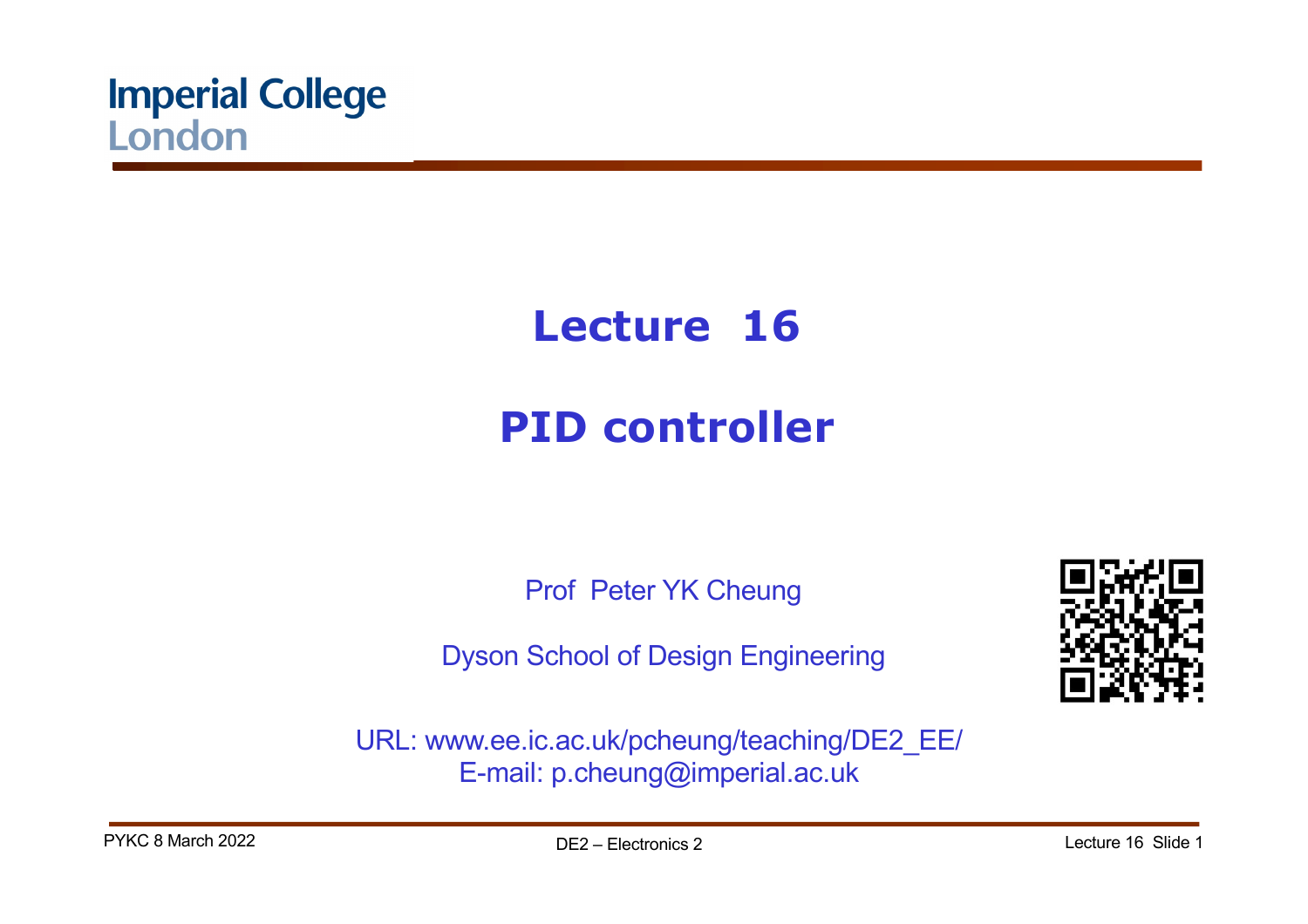### **Limitations of Proportional-only (P) control**

- In **proportional-only** control, the controller output is given by:  $w(t) = K_n e(t)$
- Using P-only control is simple, but often insufficient because:
- 1. If Kp is small, **error** e(t) can be large (i.e. there is an offset error between set-point and controlled output variable, in this case, speed of motor).
- 2. If Kp is large, the system may oscillate (i.e. become unstable).
- 3. Even if the system is stable, it may take a long time to settle to its final output value or exhibition large overshoots.
- 4. It may not have sufficient tolerance to perturbations or disturbances.

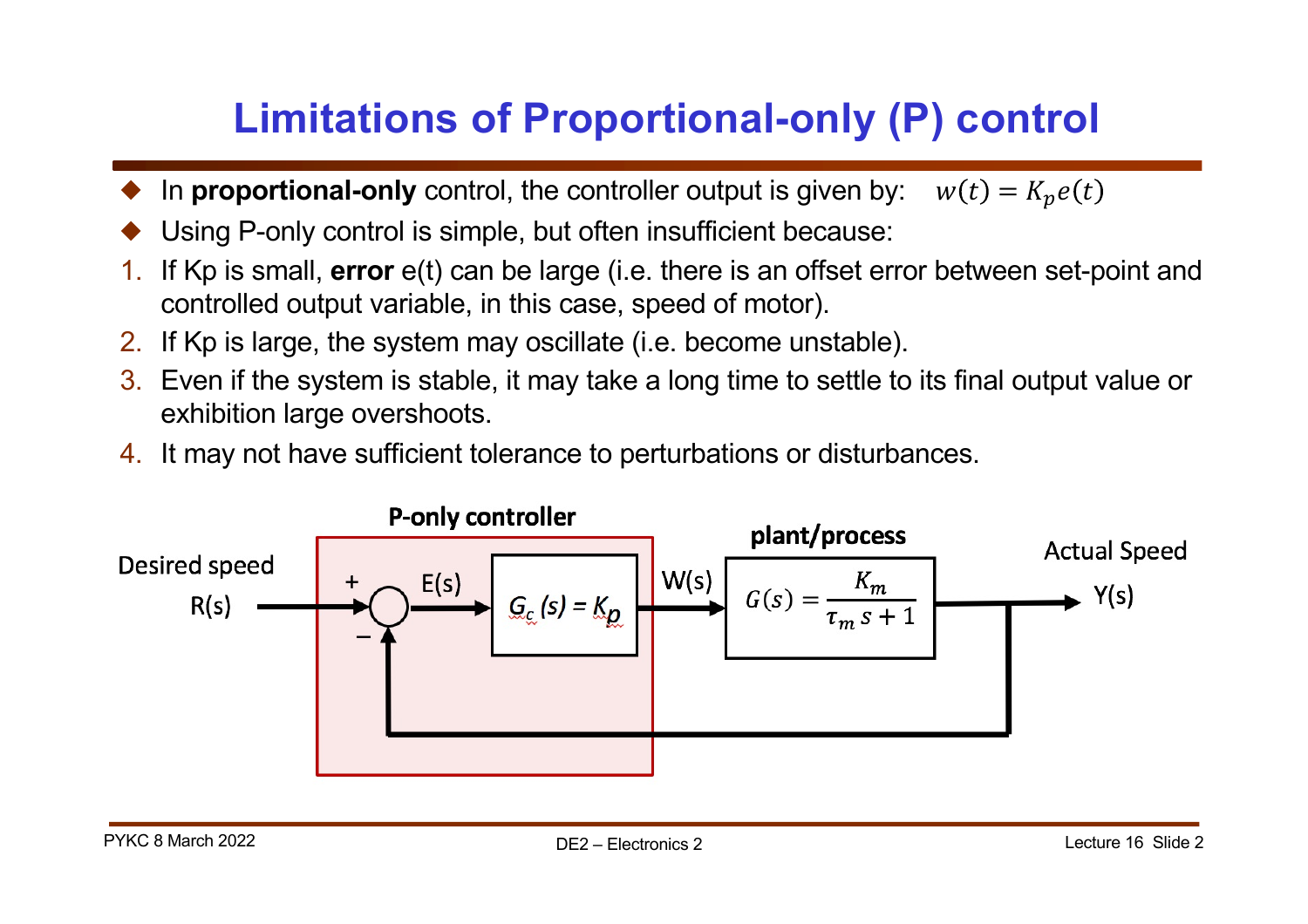### **Proportional - Derivative (PD) Control**

- We can add another term to include the rate of change of the error  $\dot{e}(t)$ . This is known as a **proportional-derivative** (PD) controller:  $w(t) = K_p e(t) + K_d \dot{e}(t)$
- In computers, the **derivative term**  $\dot{e}(t)$  is usually calculated by taking the **difference** between current error value e[n] and the previous error value e[n-1]:

differential term at time n =  $K_d$  ( $e[n] - e[n-1]/\Delta t$ 

- ! The main advantages of the PD controllers are:
- 1. It can reduce the overshoot of a proportional-only controller response because PD controller takes into account the rate of change in error.
- 2. It can also improve the system's tolerance to external disturbances.

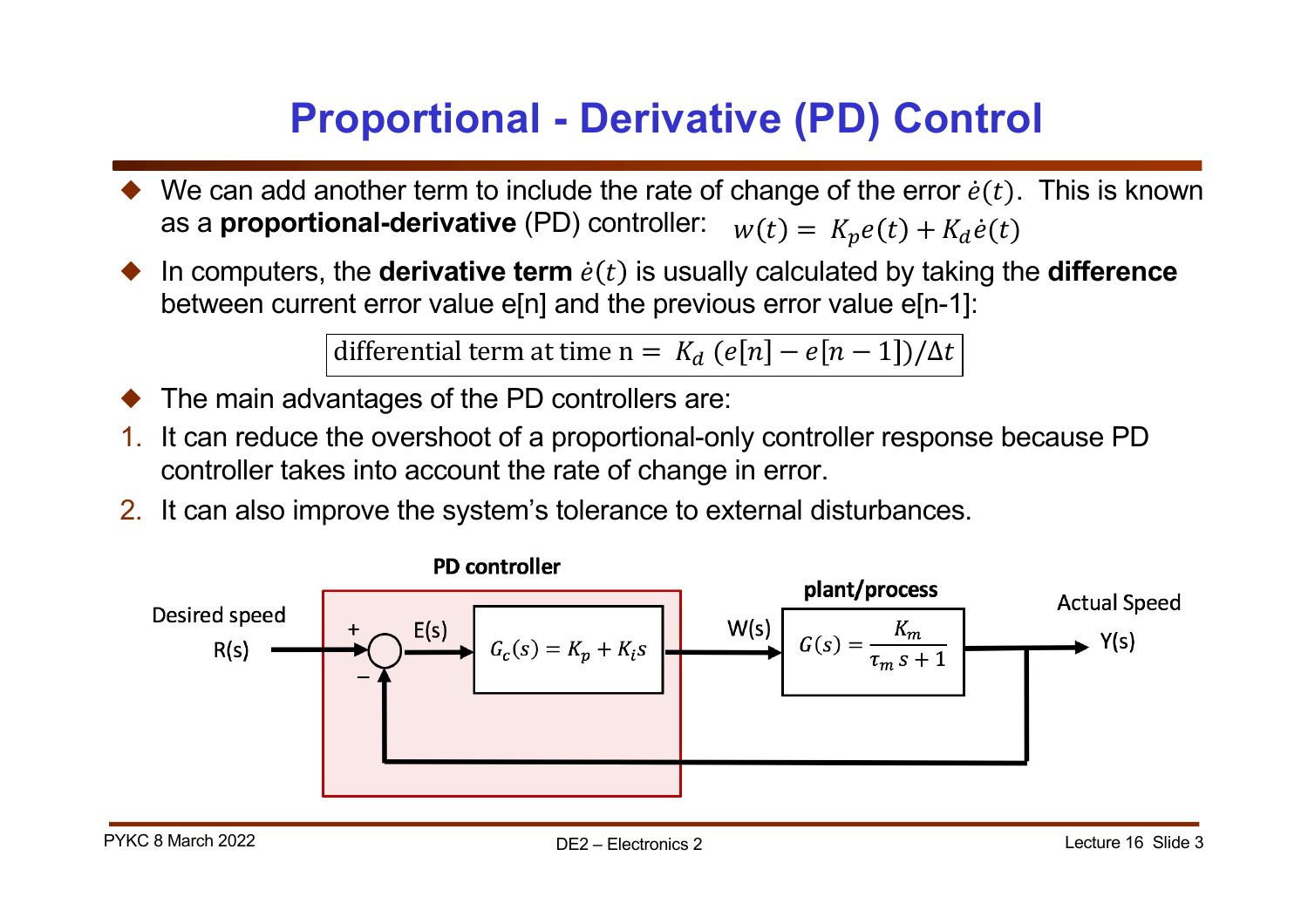## **Proportional - Integral (PI) Control**

! Alternatively, we can add an **integral term** to the controller. This is known as a PI controller:

$$
u(t) = K_p e(t) + K_i \int e(\tau) d\tau
$$

- The integral term is implemented on a digital microprocessor as **summation** ( $\Delta t$  is the sampling interval): integral term at time n =  $K_i \Delta t$  $\pmb{n}$  $e[n - k]$
- ! The main advantages of the PI controller are:
- 1. It eliminates **steady-state error**.
- 2. It can help with **stability of the system**, especially if  $K_p$  is large.

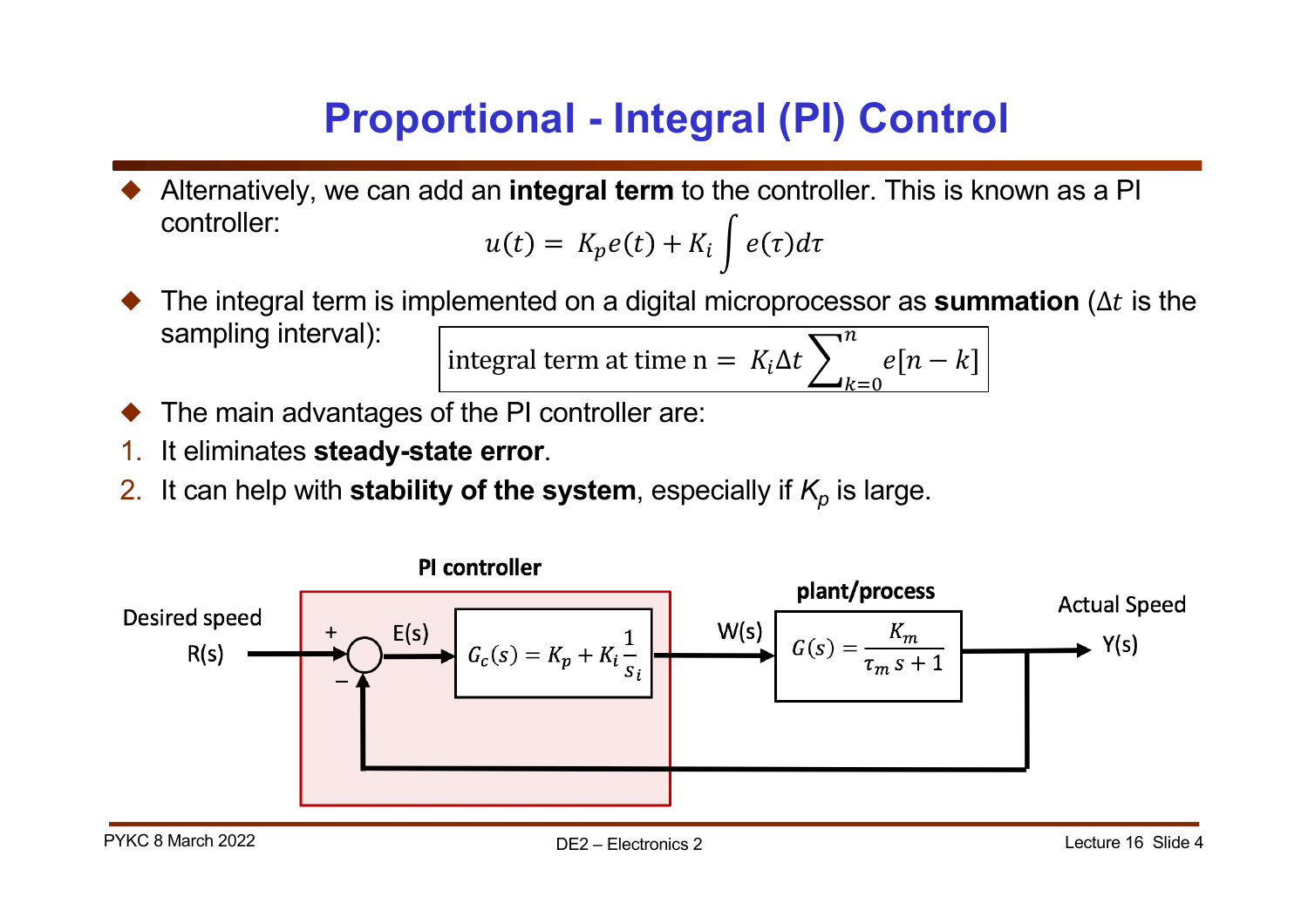## **PID Control**

! Finally, we can combine all three terms to form a PID controller:

$$
u(t) = K_p e(t) + K_i \int e(\tau) d\tau + K_d \dot{e}(t)
$$

- ! This has the advantages of **ALL** three types of feedback control (P, I and D):
- **1. Removal** of steady-state **error** due to I.
- **2. Reduce** the amount of **overshoots** (due to be I and D).
- **3. Improve** the **transient** response to make it faster (due to both I and D).
- **4. Improve stability** of the system.
- 5. Better perturbation tolerance.

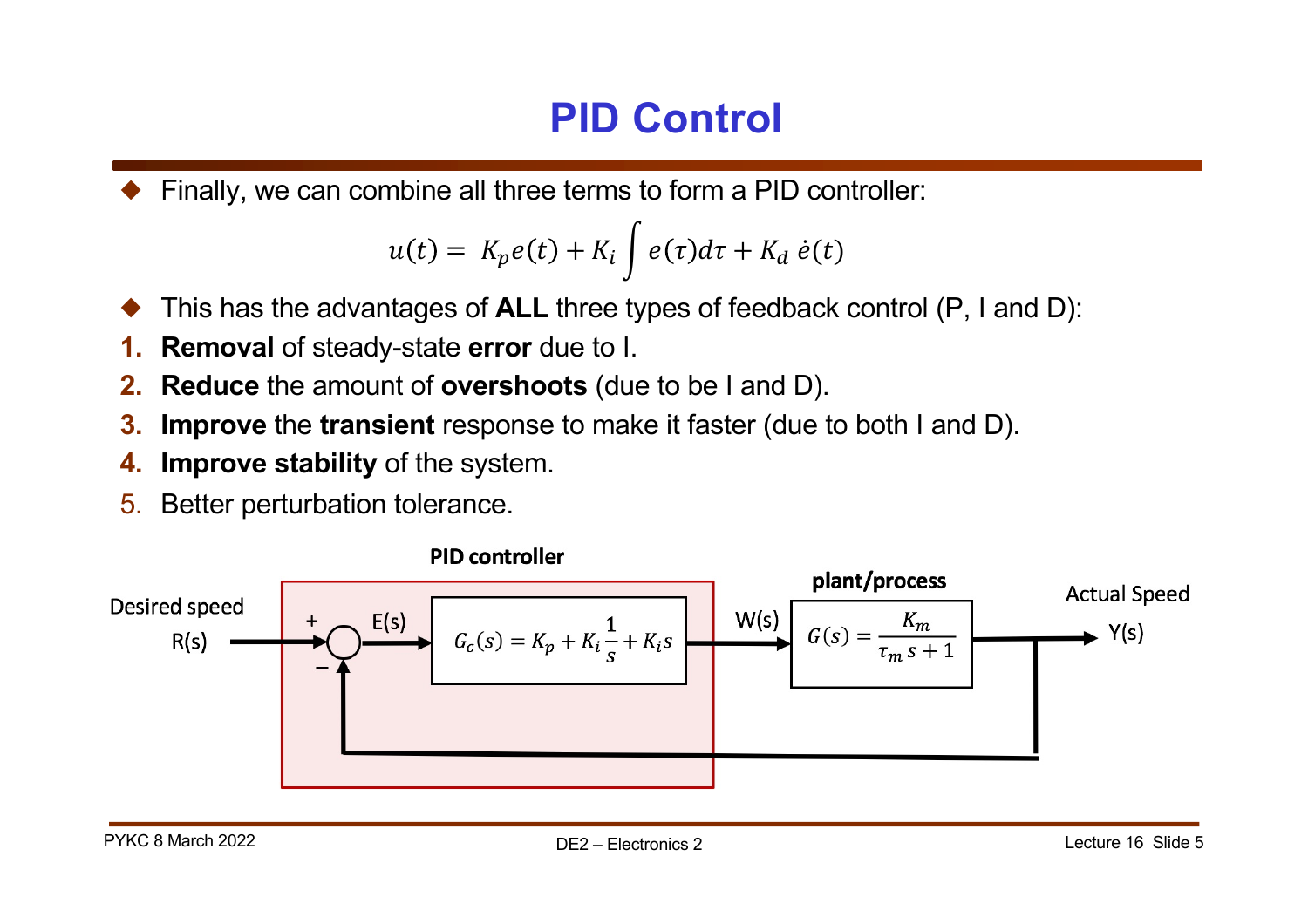### **PID Controller block diagram**

- ! Here is a schematic of an implementation of a typical PID controller.
- In practice, we often use PI (e.g. driving a motor), or PD (e.g. balancing two-wheel vehicle), and NOT all three terms.

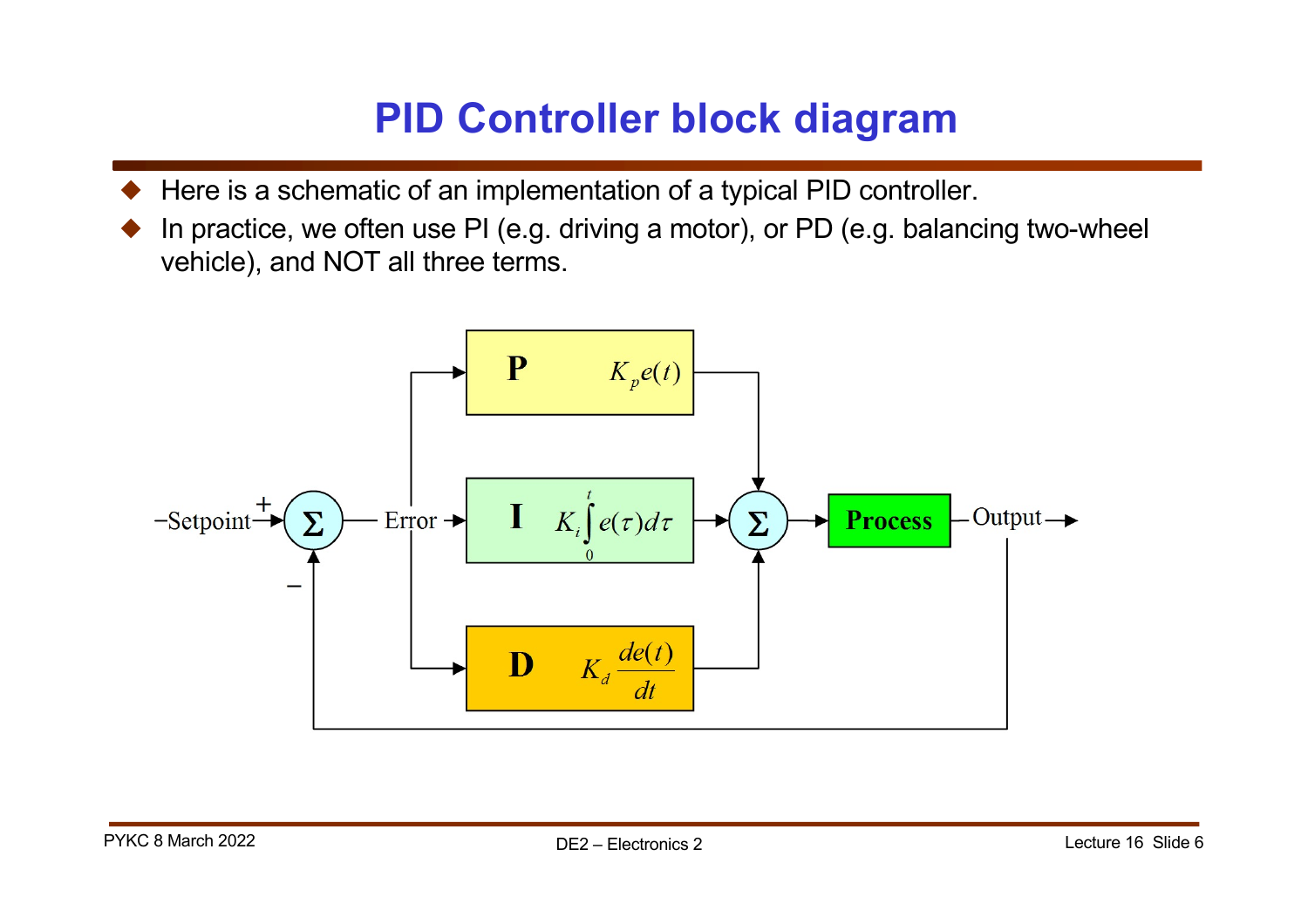#### **Use PID controller to drive a car**

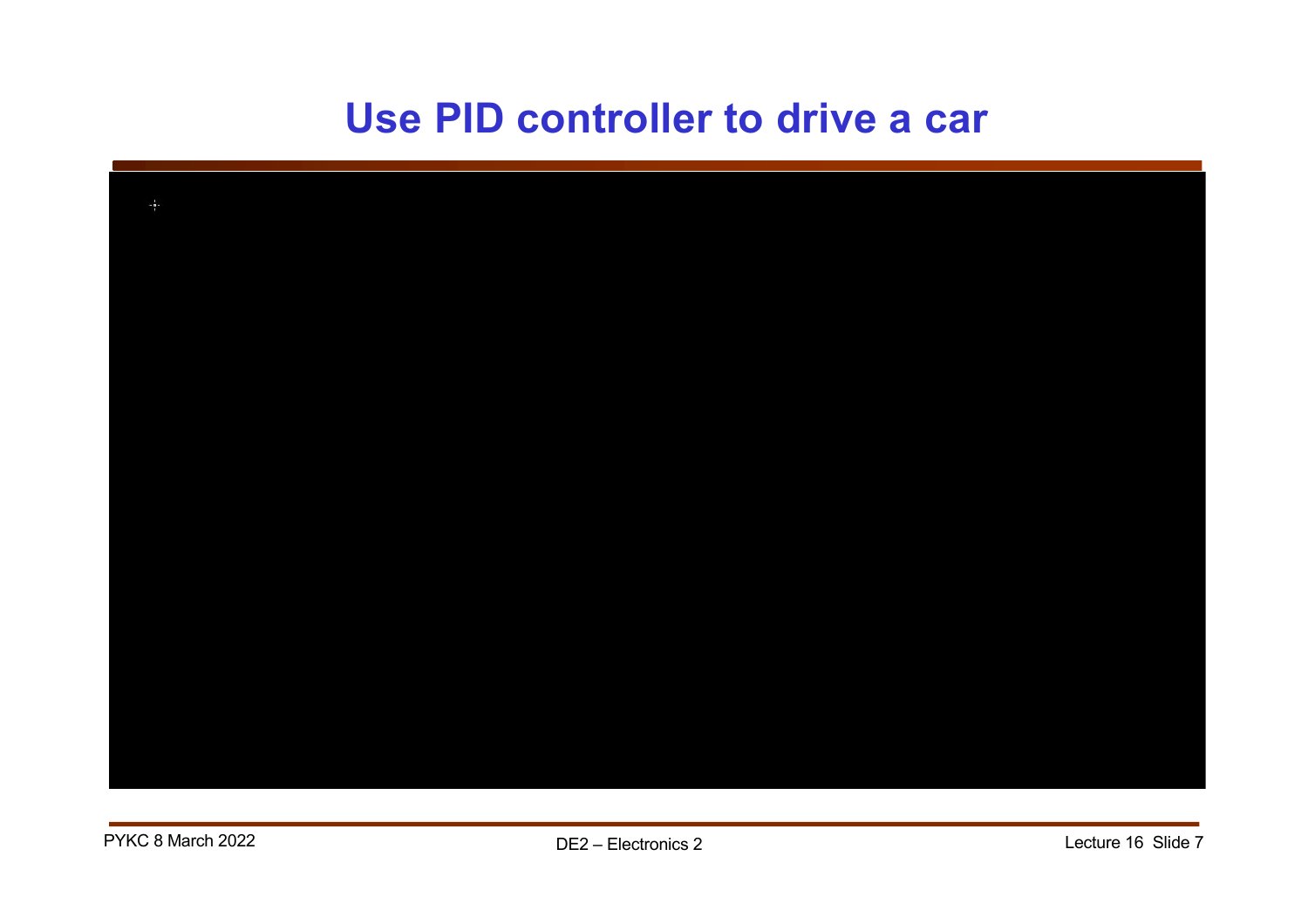### **Tuning of a PID Controller**

- Choosing the correct values for  $K_p$ ,  $K_d$  and  $K_i$  is known as **tuning** the controller.
- ! **Impact of** various **gains** on step response of a system:

| PID Gain         | Percent<br>Overshoot | <b>Settling Time</b> | Steady-State<br>Error   |  |
|------------------|----------------------|----------------------|-------------------------|--|
| Increasing $K_P$ | Increases            | Minimal impact       | Decreases               |  |
| Increasing $K_I$ | Increases            | Increases            | Zero steady-state error |  |
| Increasing $K_D$ | Decreases            | <b>Decreases</b>     | No impact               |  |

- We will now consider two approaches to tuning the PID controller:
- 1. Ziegler-Nichols method
- 2. Trial-and-error manual tuning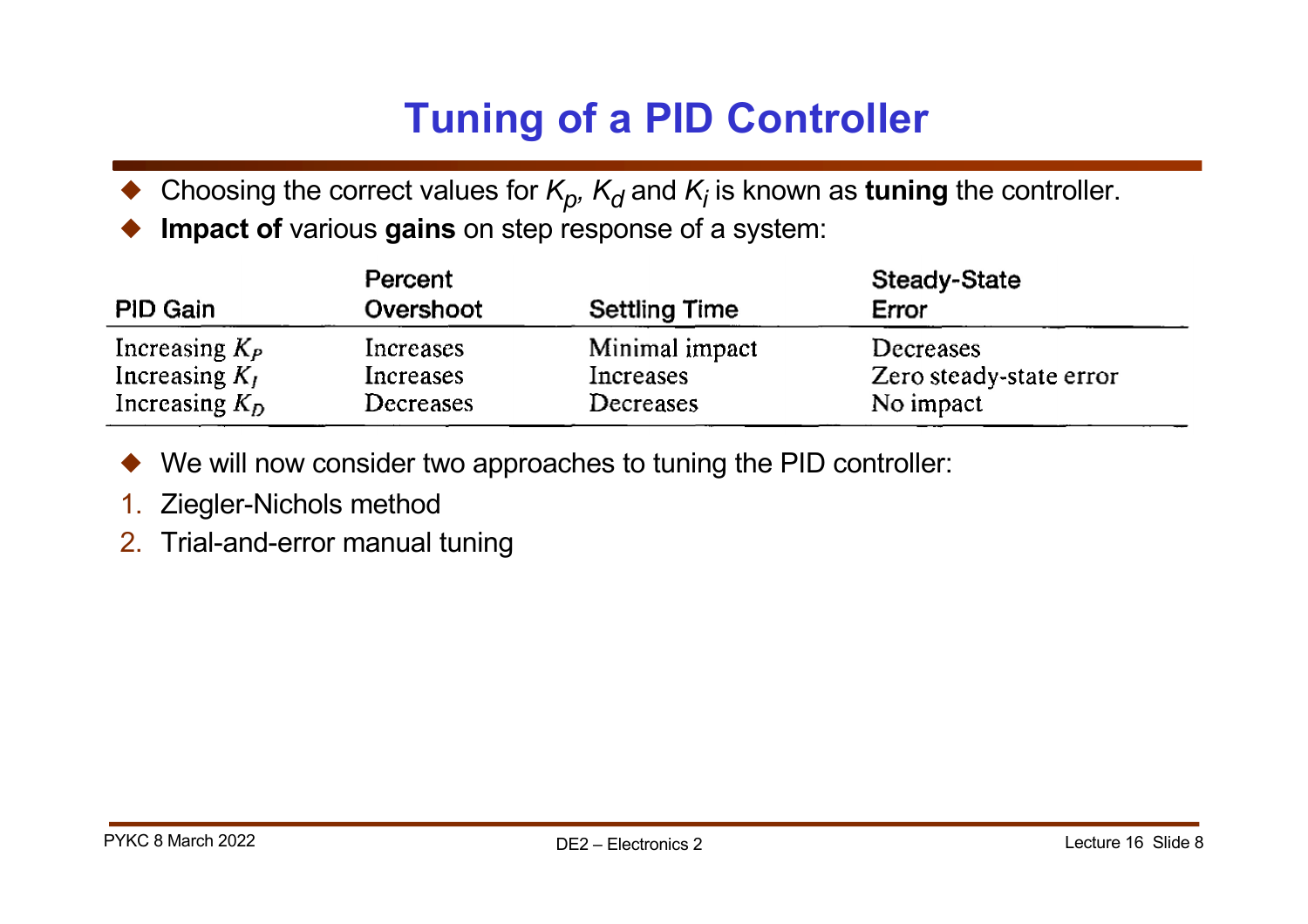### **Ziegler-Nichols method of tuning PID controller**

- 1. Set  $K_d$  and  $K_i$  to **zero**.
- 2. Adjust  $K_p$  from 0 until the system starts to **oscillate** at certain frequency.
- **3. Measure** the value  $K_u = K_p$ , and the oscillation period as  $T_u$ .
- **4. Set** the various **gain factors** according to the follow formula and table:

$$
u(t) = K_p(e(t) + \frac{1}{T_i} \int_0^t e(\tau) d\tau + T_d \dot{e}(t)
$$

| <b>Control Type</b> | $K_p$                  | $T_i$   | $T_d$   |
|---------------------|------------------------|---------|---------|
|                     | $0.5K_u$               |         |         |
| Ρl                  | $0.45K_u \mid T_u/1.2$ |         |         |
| <b>PD</b>           | $0.8K_u$               |         | $T_u/8$ |
| classic PID         | $0.6K_u$               | $T_u/2$ | $T_u/8$ |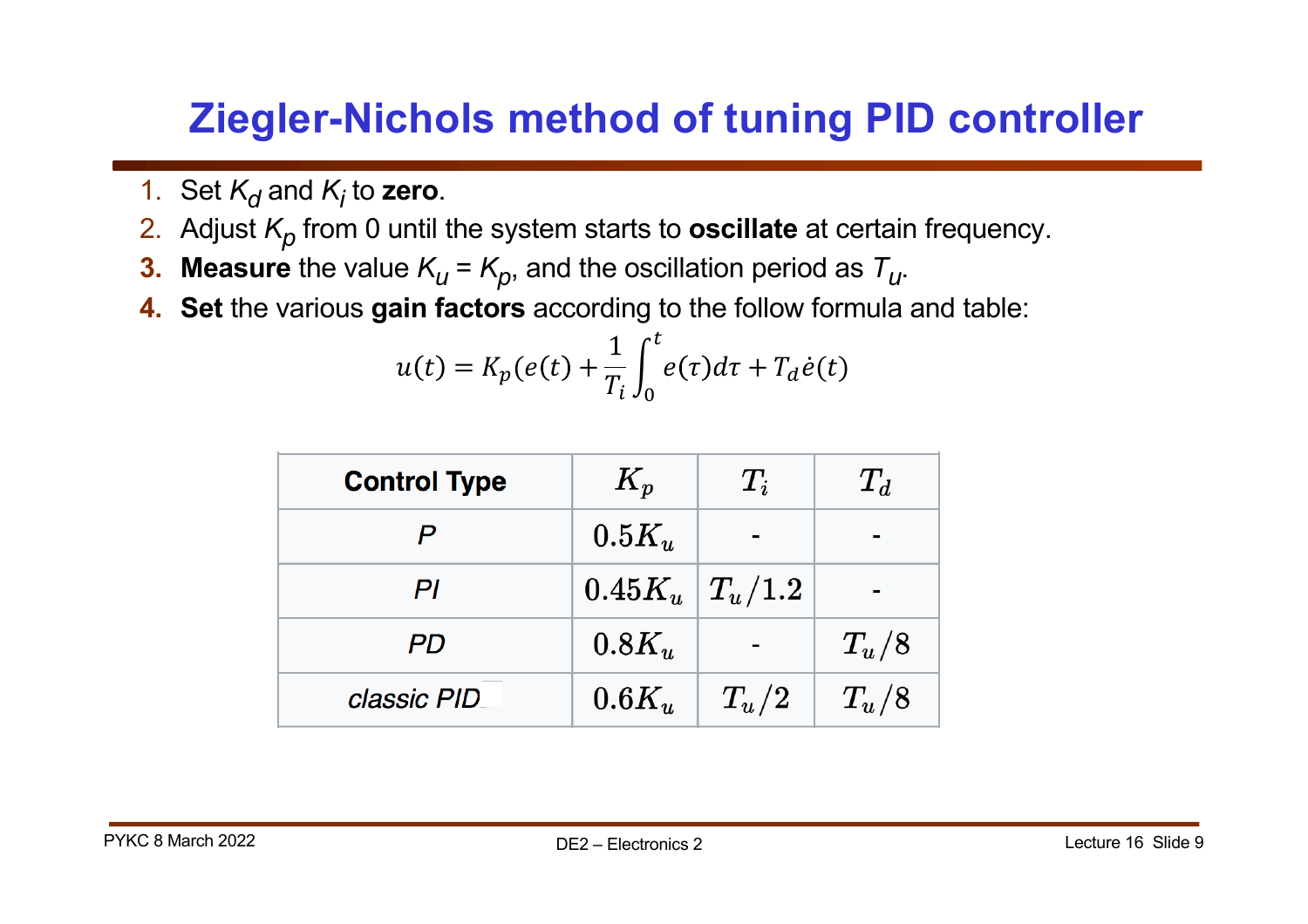### **Manual method of tuning PID controller**

- 1. Set  $K_p$ ,  $K_d$  and  $K_i$  to zero.
- 2. Start with a small  $K_p$ , double it each time until the system starts to oscillate.
- 3. Half the value of  $K_p$ .
- 4. Start with a small  $K_d$ , double it each time until the system starts to oscillate.
- 5. Half the value of  $K_d$ .
- $6.$  Start with a small  $K_i$ , double it each time until the system starts to oscillate.
- 7. Half the value of  $K_i$ .
- If you are only using PD or PI controller, skip the irrelevant steps.
- ! Fine tune the various gain until you get the response you want.